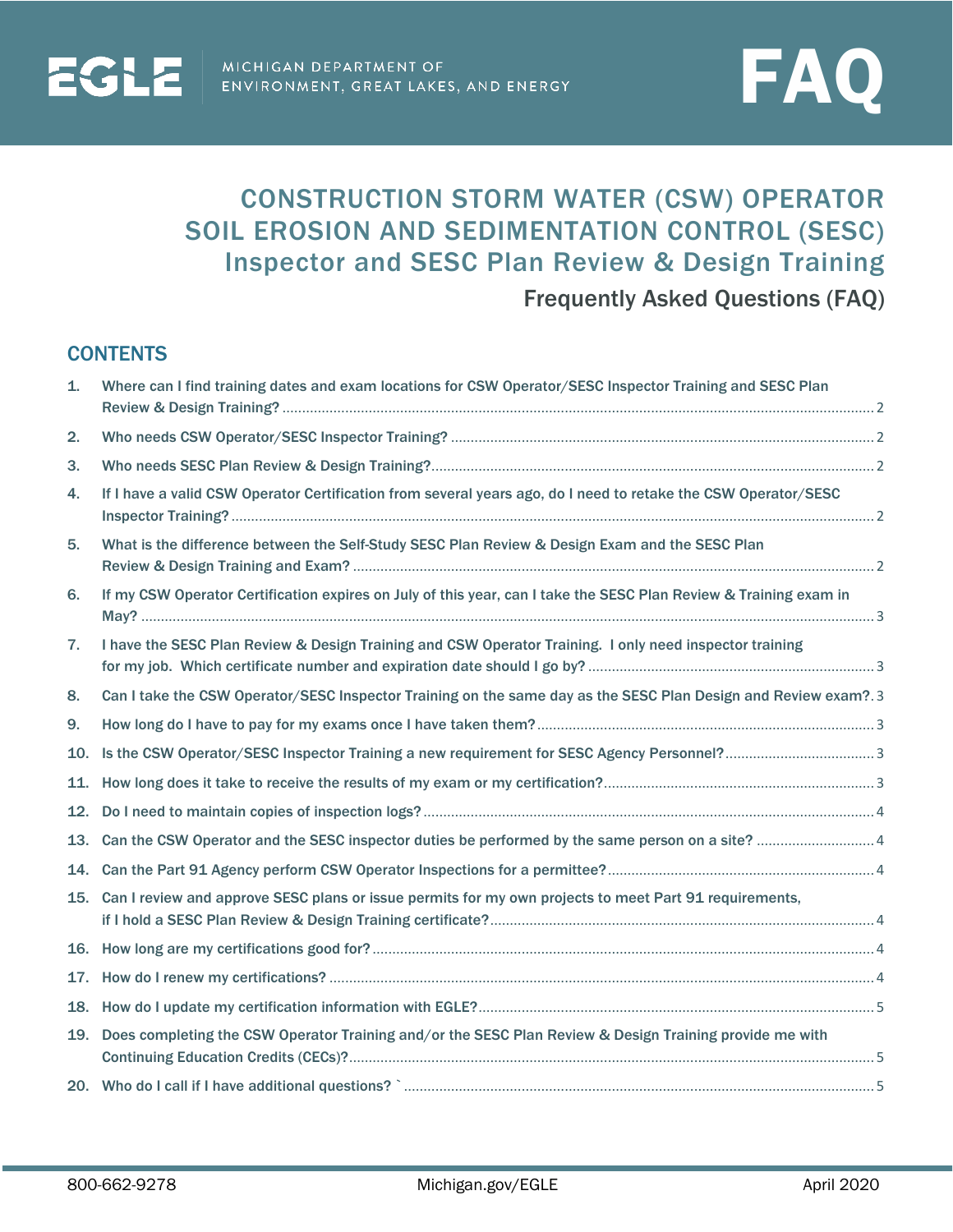## <span id="page-1-0"></span>1. Where can I find training dates and exam locations for CSW Operator/SESC Inspector Training and SESC Plan Review & Design Training?

You can find detailed information about the CSW/SESC Inspector Training and the SESC Plan Review & Design Training by going to the Michigan Department of Environment, Great Lakes and Energy (EGLE) Water Resources Division's (WRD's) soil erosion webpage, [Michigan.gov/SoilErosion](http://www.michigan.gov/soilerosion), and selecting the first link under the heading "Training Information" titled: "Soil Erosion / Construction Storm Water Operator Training [Information](https://www.michigan.gov/egle/0,9429,7-135-3311_4113-365584--,00.html)." Be sure to scroll down to view information for [SESC Plan Review & Design Training](https://www.michigan.gov/egle/0,9429,7-135-3311_4113-366469--,00.html).

#### <span id="page-1-1"></span>2. Who needs CSW Operator/SESC Inspector Training?

If you are working on a site with an earth change over one (1) acre in size with a point source discharge to waters of the state, the site will need to be under the oversight of a Certified Construction Storm Water Operator. Sites over five (5) acres in size with a point source discharge to waters of the state will not be issued a Notice of Coverage until they have a Certified Construction Storm Water Operator for the site. The certified operator can be anyone from the landowner to an excavator as long as they hold a valid CSW training certificate.

If you are working for a Part 91 Enforcing Agency or Authorized Public Agency (see [Part 91 Agency list](https://www.michigan.gov/documents/deq/wrd-sesc-agency-list_539870_7.pdf)), all individuals responsible for making decisions related to soil erosion and sedimentation control are required to have a valid certificate of training. EGLE has determined that the Construction Storm Water Operator Certification is equivalent to inspector level training for Soil Erosion and Sedimentation Control. The Construction Storm Water Operator Certification is also the prerequisite for SESC Plan Review & Design Training. All employees or contractors for the Part 91 Agency who are responsible for making Soil Erosion related decisions for the Part 91 agency are required to have, at a minimum, inspector level training.

## <span id="page-1-2"></span>3. Who needs SESC Plan Review & Design Training?

If you work for a Part 91 Enforcing Agency or Authorized Public Agency (see [Part 91 Agency list](https://www.michigan.gov/documents/deq/wrd-sesc-agency-list_539870_7.pdf)), those individuals responsible for plan review and/or design, permit issuance determinations, and decisions on enforcement actions are required to have a valid SESC Plan Review & Design Training certificate. At a minimum, at least one individual must have SESC Plan Review & Design Training. Consultants or others may take SESC Plan Review & Design Training to further their understanding of the Part 91 plan review and design expectations; however, the ability to make decisions under the certification is contingent upon employment or contracting with a Part 91 agency.

## <span id="page-1-3"></span>4. If I have a valid CSW Operator Certification from several years ago, do I need to retake the CSW Operator/SESC Inspector Training?

No. Provided you have maintained a valid Construction Storm Water Operator Certification, you do not need to retake the training at this time. If you fail to renew your certification, you will be required to retake the exam.

## <span id="page-1-4"></span>5. What is the difference between the Self-Study SESC Plan Review & Design Exam and the SESC Plan Review & Design Training and Exam?

Self-study exams are offered more frequently and do not include training. The self-study option is designed for individuals who already have a good grasp of materials presented in Chapters 6-8 of the Certified Storm Water Operator and SESC Training manual and who are prepared to study for the exam on their own.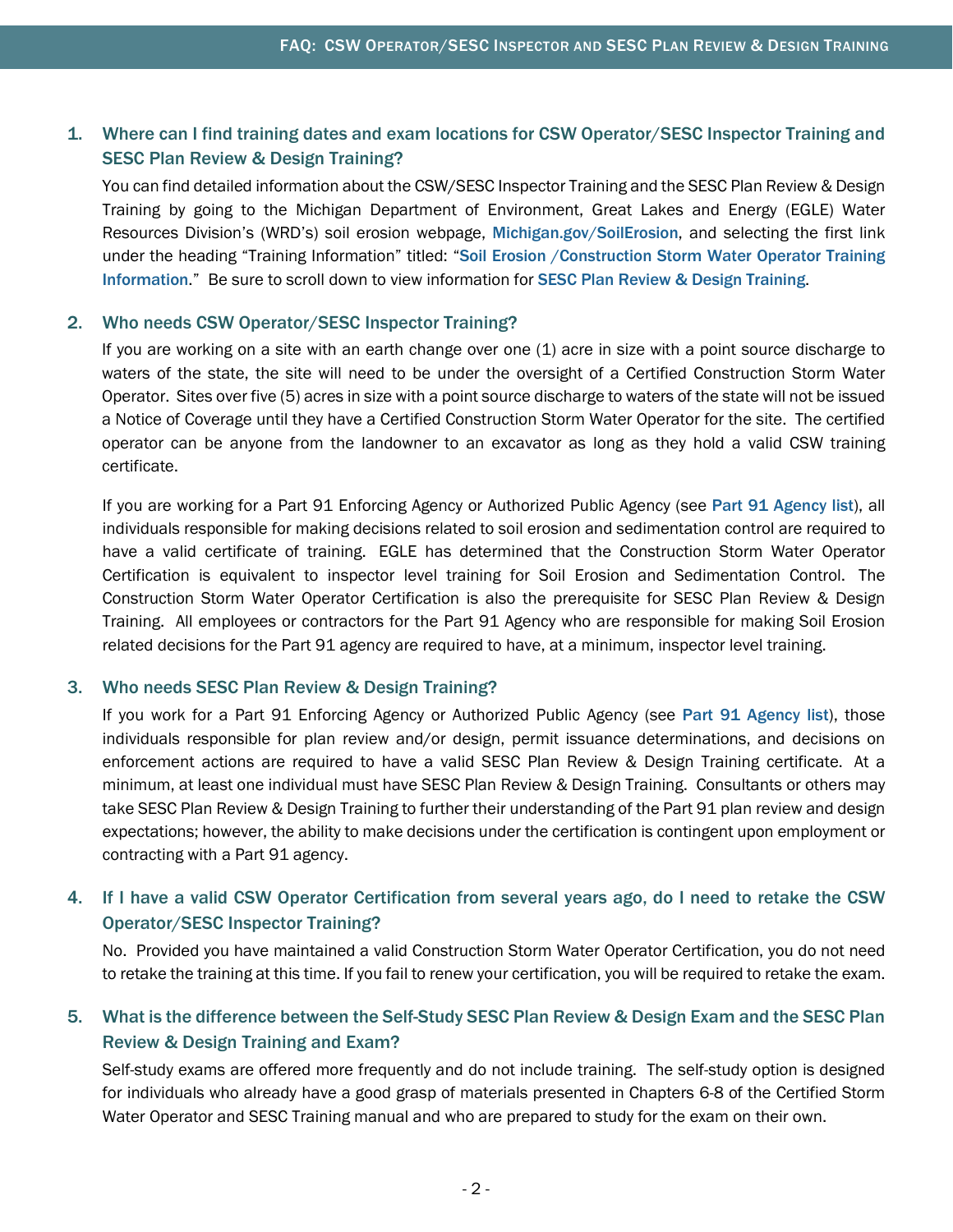The SESC Plan Review & Design Training and exam consists of a full day of training on materials covered by the Certified Storm Water Operator and SESC Training Manual with the exam on a following day. Individuals are still expected to study the materials presented in Chapter 6-8, but they receive additional training on plan review and design.

<span id="page-2-0"></span>6. If my CSW Operator Certification expires on July of this year, can I take the SESC Plan Review & Training exam in May?

Yes. If you have a valid Construction Storm Water Operator Certification at the time you register and take the SESC Plan Review & Design exam, you may take the SESC Plan Review & Design Training.

<span id="page-2-1"></span>7. I have the SESC Plan Review & Design Training and CSW Operator Training. I only need inspector training for my job. Which certificate number and expiration date should I go by? If you only need inspector training, then you can go by the Construction Storm Water Operator certificate and expiration date.

# <span id="page-2-2"></span>8. Can I take the CSW Operator/SESC Inspector Training on the same day as the SESC Plan Design and Review exam?

To determine if both exams can be taken on the same day, please contact EGLE at the [district location](http://www.michigan.gov/documents/deq/wrd-sesc-const-sw-staff_344830_7.pdf) you are interested in ([Michigan.gov/documents/deq/wrd-sesc-const-sw-staff\\_344830\\_7.pdf](http://www.michigan.gov/documents/deq/wrd-sesc-const-sw-staff_344830_7.pdf)).

## <span id="page-2-3"></span>9. How long do I have to pay for my exams once I have taken them?

You have 90 days from the date of the exam to pay for it. If payment is not received within 90 days, your test is considered an automatic fail and you will not be allowed to retest until any previous exam fees have been paid.

#### <span id="page-2-4"></span>10. Is the CSW Operator/SESC Inspector Training a new requirement for SESC Agency Personnel?

No, SESC training requirements have always had an Inspector component. Based on feedback from individuals required to obtain Certifications in Construction Storm Water and Training in Soil Erosion and Sedimentation Control, EGLE decided to create an inspection level certification that included Construction Storm Water Operator elements and separate it from the plan review and design elements of Soil Erosion and Sedimentation Control. This separation was to allow individuals who only inspect sites and who will never design or review a SESC plan to have a single test which covers both SESC inspector training and Certified Storm Water Operator Training.

Individuals who are required to obtain SESC Plan Review & Design Training because they do SESC plan review and design, must have a good understanding of how the SESC measures function and how they must be maintained; therefore, EGLE decided that the Certified Storm Water Operator/SESC inspector test is a prerequisite for the more advanced Plan Review & Design Training. SESC Plan Review & Design Training has always included an inspector requirements portion and a plan review and design portion, it has now just been separated into two parts.

#### <span id="page-2-5"></span>11. How long does it take to receive the results of my exam or my certification?

Exam results or certifications are typically available 4-6 weeks after EGLE has received payment for the exam.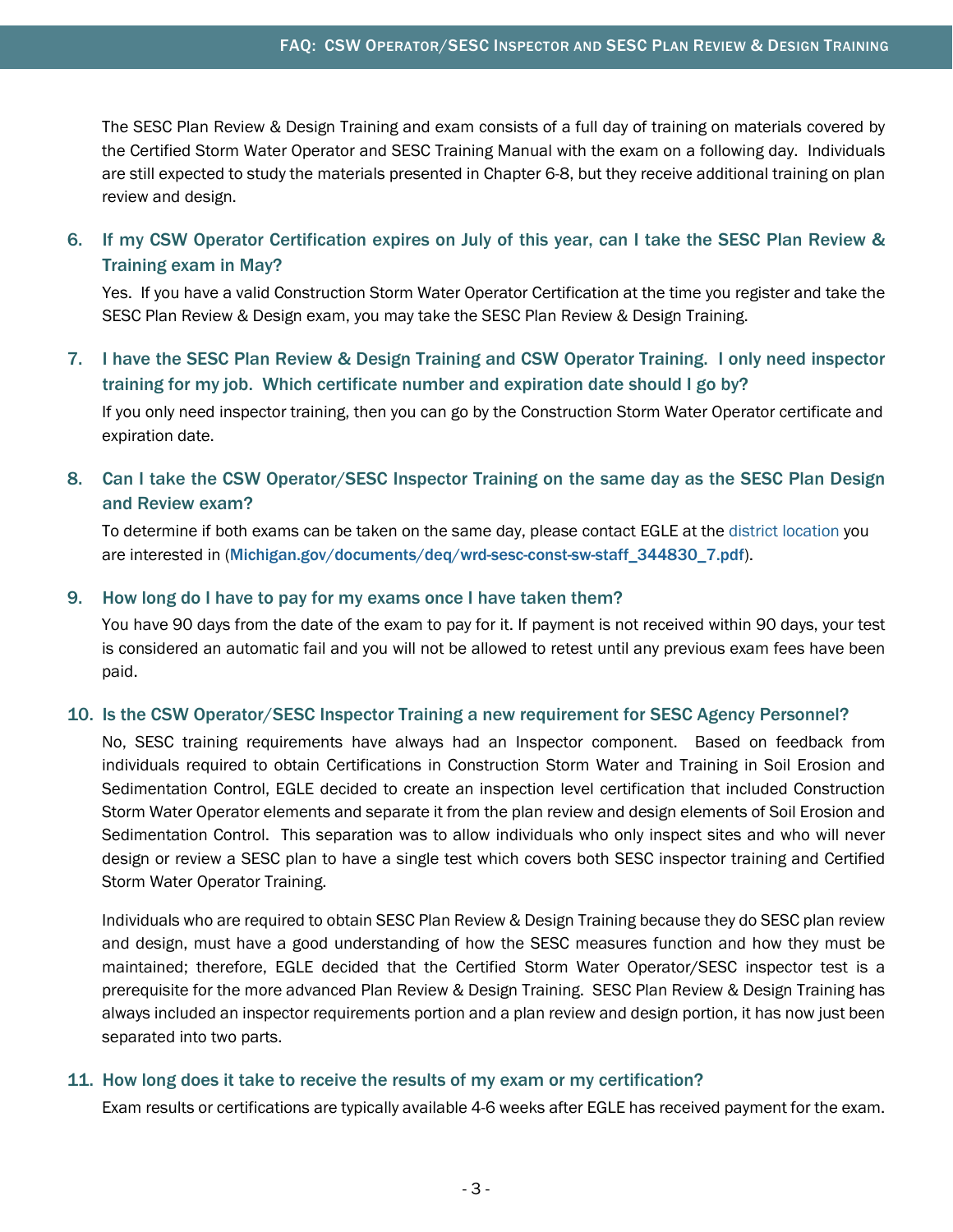#### <span id="page-3-0"></span>12. Do I need to maintain copies of inspection logs?

Yes, the permittee must maintain copies of inspection logs for 3 years.

#### <span id="page-3-1"></span>13. Can the CSW Operator and the SESC inspector duties be performed by the same person on a site?

Yes. If the person performing the inspections is working for a Part 91 Agency, one (1) inspection can count for both Construction Storm Water Operator Requirements and SESC inspector requirements. This situation commonly occurs with Authorized Public Agencies. Private construction sites can utilize the Part 91 Agency Inspector as the Construction Storm Water Operator if the Part 91 Agency agrees to perform this service. In those cases, the SESC inspection would count as a Construction Storm Water inspection and vice versa. NOTE: The inspection frequency for Storm Water Operators can be more frequent than that required of Part 91 SESC inspectors. Storm Water Operator inspections must be conducted at least once weekly and within 24 hours of any precipitation event that result in a discharge of storm water from the site.

#### <span id="page-3-2"></span>14. Can the Part 91 Agency perform CSW Operator Inspections for a permittee?

Yes. If contracted to do so, the Part 91 Agency can perform CSW inspections for the permittee. NOTE: Costs associated with such an agreement may be more than normal SESC permit fees because the required inspection frequency for Storm Water Operator Inspections may be greater than the frequency required for Part 91, soil erosion oversight. Storm Water Operator inspections must be conducted at least once weekly and within 24 hours of any precipitation event that result in a discharge of storm water from the site. The Part 91 Agency Inspector would need to make sure to provide copies of all inspections to the landowner.

## <span id="page-3-3"></span>15. Can I review and approve SESC plans or issue permits for my own projects to meet Part 91 requirements if I hold a SESC Plan Review & Design Training certificate?

Depending on whether you work for a Part 91 Agency, you may review and approve your own soil erosion plans or issue a permit to your agency. It is important to note, however, that only a person employed by or contracting for a Part 91 Agency can utilize his or her SESC Plan Review & Design certification in such a manner. SESC Plan Review & Design certification for individuals who do not work for a Part 91 Agency is informational only.

#### <span id="page-3-4"></span>16. How long are my certifications good for?

The Construction Storm Water Certifications are valid until July 1, five (5) years from the year in which you take and pass the exam. SESC Plan Review & Design certificates issued after January 1, 2012, will also follow the aforementioned renewal schedule with certifications being valid until July 1, five (5) years from the year in which you take and pass the exam.

#### <span id="page-3-5"></span>17. How do I renew my certifications?

For Construction Storm Water Operator Certification, you will receive renewal notification by mail in January five (5) years from the year you took and passed the exam or last renewed your certification. Renewals are due by July 1 of the year of expiration of certification. A \$95 renewal fee and a post card with updated information must be submitted to EGLE. The renewal form can be found at [Michigan.gov/SoilErosion](http://www.michigan.gov/soilerosion) (select "[Construction Storm Water Operator Renewal Form"](http://www.michigan.gov/deq/0,4561,7-135-3308_3333_4171-268393--,00.html) under the Training header).

For SESC Plan Review & Design Training, you will be required to attend a refresher course prior to the expiration.